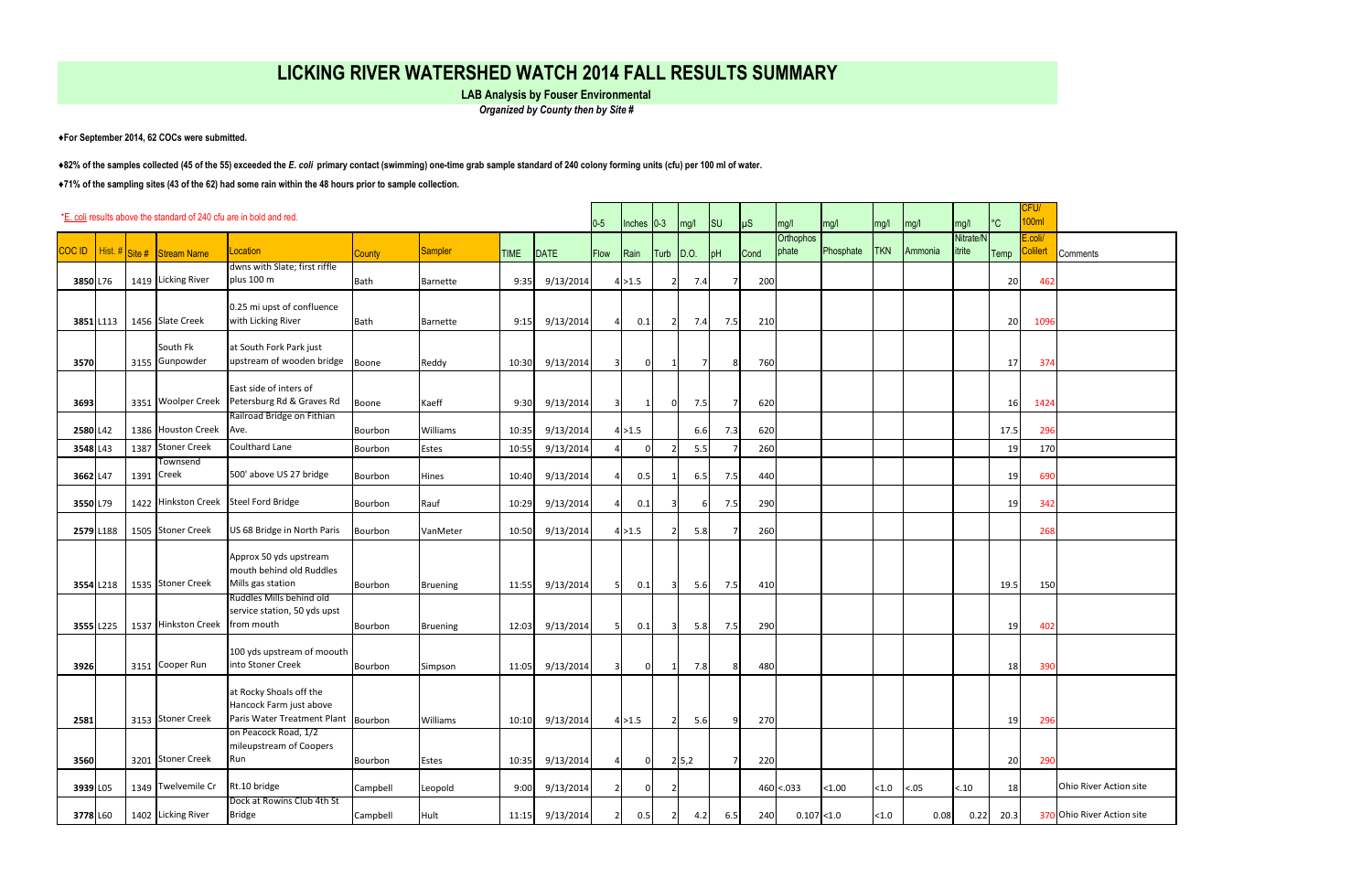|              |                      |      |                                    |                                                       |               |                |             |           |                |         |               |      |      |           | <b>Orthophos</b> |            |            |              | Nitrate/N |           | E.coli/         |                            |
|--------------|----------------------|------|------------------------------------|-------------------------------------------------------|---------------|----------------|-------------|-----------|----------------|---------|---------------|------|------|-----------|------------------|------------|------------|--------------|-----------|-----------|-----------------|----------------------------|
| <b>COCID</b> | Hist. $\#$ Site $\#$ |      | Stream Name                        | Location                                              | <b>County</b> | <b>Sampler</b> | <b>TIME</b> | DATE      | Flow           | Rain    | Turb          | D.O. | pH   | Cond      | phate            | Phosphate  | <b>TKN</b> | Ammonia      | itrite    | Temp      | <b>Colilert</b> | Comments                   |
|              |                      |      |                                    | JR Haas Farm just off                                 |               |                |             |           |                |         |               |      |      |           |                  |            |            |              |           |           |                 |                            |
| 3940 L112    |                      |      | 1455 Twelvemile Cr                 | Schababerle Hill Road                                 | Campbell      | Leopold        | 9:44        | 9/13/2014 | 21             |         |               |      |      | 490       | 0.082 < 1.0      |            | < 1.0      | 0.07         | 0.29      | 17        |                 | Ohio River Action site     |
|              |                      |      |                                    |                                                       |               |                |             |           |                |         |               |      |      |           |                  |            |            |              |           |           |                 |                            |
|              |                      |      |                                    | Near mouth of I-471 where<br>6th Sreet and Donnemeyer |               |                |             |           |                |         |               |      |      |           |                  |            |            |              |           |           |                 |                            |
|              |                      |      | 1496 Taylors Creek                 | Drive meet                                            |               |                | 9:45        | 9/13/2014 |                | 0.5     |               |      | 8    |           |                  |            |            |              |           |           |                 |                            |
| 3591 L178    |                      |      |                                    |                                                       | Campbell      | Rohling        |             |           | 3 <sup>1</sup> |         |               | 10.4 |      | 250       |                  |            |            |              |           | 15        | 1488            |                            |
|              |                      |      |                                    |                                                       |               |                |             |           |                |         |               |      |      |           |                  |            |            |              |           |           |                 |                            |
|              |                      |      |                                    | North Branch of creek where                           |               |                |             |           |                |         |               |      |      |           |                  |            |            |              |           |           |                 |                            |
|              |                      |      |                                    | Berry Ave, Covert Run Pike &                          |               |                |             |           |                |         |               |      |      |           |                  |            |            |              |           |           |                 |                            |
| 3592 L179    |                      |      | 1497 Taylors Creek                 | Donnemeyer Drive meet                                 | Campbell      | Rohling        | 9:15        | 9/13/2014 | 3              | 0.5     | 1             | 10.2 | 7.5  | 820       |                  |            |            |              |           | 15        | 1122            |                            |
|              |                      |      | 1768 Pooles Cr                     | Between Sherman & I-275<br>interchange                |               |                |             |           |                |         |               |      |      |           |                  |            |            |              |           |           |                 |                            |
| 3593 L526    |                      |      |                                    |                                                       | Campbell      | Hugan          | 9:55        | 9/13/2014 | 31             | 0.5     |               |      | 7.5  | 1320      |                  |            |            |              |           | 16        | 482             |                            |
|              |                      |      |                                    | along HWY 1013 inters of Fox                          |               |                |             |           |                |         |               |      |      |           |                  |            |            |              |           |           |                 |                            |
| 3849 L521    |                      |      | 1764 Martin Mill Br                | Ck near gas pipeline                                  | Fleming       | Gossett        | 9:41        | 9/9/2014  | 2 <sup>1</sup> | 0.5     |               | 7    | 7.5  | 460       |                  |            |            |              |           | 17        | 524             |                            |
|              |                      |      |                                    |                                                       |               |                |             |           |                |         |               |      |      |           |                  |            |            |              |           |           |                 |                            |
|              |                      |      |                                    | Behind samplers home on                               |               |                |             |           |                |         |               |      |      |           |                  |            |            |              |           |           |                 |                            |
| 3804         |                      |      | 3354 Eagle Creek                   | Jonesville-Folsom Rd<br>Dwn of Cnthiana at            | Grant         | Wichmann       | 10:35       | 9/13/2014 | 41             |         | $\mathcal{P}$ | 7    | 7.5  | 220       |                  |            |            |              |           | 20        | 518             |                            |
| 3934 L46     |                      |      | 1390 SouthFk Licking Poindexter Br |                                                       |               |                | 11:09       | 9/13/2014 |                |         |               |      |      |           |                  |            |            |              |           | 21        | 342             |                            |
|              |                      |      |                                    |                                                       | Harrison      | Dugan          |             |           |                |         |               |      |      |           |                  |            |            |              |           |           |                 |                            |
| 3814 L65     |                      |      |                                    | 1408 SouthFk Licking above dam at Berry Brdige        | Harrison      | Moran          | 10:00       | 9/13/2014 |                | 4 > 1.5 |               | 7.9  | 8    | 450       |                  |            |            |              |           | 20        | 378             |                            |
|              |                      |      | South Fk of                        |                                                       |               |                |             |           |                |         |               |      |      |           |                  |            |            |              |           |           |                 |                            |
| 3663 L78     |                      |      | 1421 Licking                       | Below Bridge at Lair                                  | Harrison      | Hines          | 11:02       | 9/13/2014 | 4              | 0.5     |               | 5.6  | 7.5  | 350       |                  |            |            |              |           | 20        | 406             |                            |
|              |                      |      |                                    | Below Bridge to Grays Run                             |               |                |             |           |                |         |               |      |      |           |                  |            |            |              |           |           |                 |                            |
| 3815 L82     |                      |      | 1425 Grays Run                     | Subdivision                                           | Harrison      | Moran          | 10:35       | 9/13/2014 |                | 3 > 1.5 |               | 7.6  |      | 470       |                  |            |            |              |           | 18        | 618             |                            |
| 3868         |                      | 3183 | Flatrun Creek                      | at Vet Park Bridge                                    | Harrison      | <b>Burgan</b>  | 10:00       | 9/13/2014 |                |         |               |      | 7.2  | 560       | 0.777 < 1.0      |            |            | $10.6$ < .05 | 0.46      | 19        | 486             |                            |
| 3558         |                      | 3184 | Mill Creek                         | behind property                                       | Harrison      | Burgan         |             | 9/13/2014 |                |         |               | 6.8  |      | 420       |                  |            |            |              |           | 18        | 1352            |                            |
|              |                      |      |                                    |                                                       |               |                |             |           |                |         |               |      |      |           |                  |            |            |              |           |           |                 |                            |
| 3562         |                      |      |                                    | 3218 Harrison Creek at Langley Rd. Bridge             | Harrison      | Florence       | 10:28       | 9/13/2014 | 21             |         |               | c    | 7.8  | 350       |                  |            |            |              |           | 18        | 262             |                            |
| 3569 L38     |                      |      | 1382 Banklick Creek                | Pioneer Park off SR 27                                | Kenton        | Bergman        | 11:10       | 9/13/2014 | 31             | 0.42    |               | 7.8  | 7.75 | 630       |                  |            |            |              |           | 18        |                 | 532 Ohio River Action site |
|              |                      |      |                                    |                                                       |               |                |             |           |                |         |               |      |      |           |                  |            |            |              |           |           |                 |                            |
| 3567 L39     |                      |      | 1383 Banklick Creek                | Mouth of Licking River                                | Kenton        | Bergman        | 10:20       | 9/13/2014 | $2\vert$       | 0.5     | 3             |      | 7.5  | 280       |                  |            |            |              |           | 18        |                 | 408 Ohio River Action site |
| 3776 L298    |                      |      | 1606 Licking River                 | bridge on 12th Street                                 | Kenton        | Hult           | 10:45       | 9/13/2014 |                | 0.5     |               | 3.9  | 6.5  | 240       |                  | .087 < 1.0 | $<1.0$     | 0.09         | 0.25      | 21.2      | 491             | Ohio River Action site     |
|              |                      |      |                                    | At the Rust Dr. Bridge in                             |               |                |             |           |                |         |               |      |      |           |                  |            |            |              |           |           |                 |                            |
| 3694         |                      |      | 3154 Holds Branch                  | <b>Taylor Mill</b>                                    | Kenton        | Kaeff          | 11:20       | 9/13/2014 | $\overline{3}$ |         |               | 8.5  | 7.5  | 830       |                  |            |            |              |           | 17        | 728             |                            |
|              |                      |      |                                    | about halfway down                                    |               |                |             |           |                |         |               |      |      |           |                  |            |            |              |           |           |                 |                            |
|              |                      |      |                                    | Horsebranch Rd form                                   |               |                |             |           |                |         |               |      |      |           |                  |            |            |              |           |           |                 |                            |
| 3695         |                      |      | 3181 Horse Branch                  | Thomas More Pkwy<br>headwater of Mosers Branch        | Kenton        | Kaeff          | 10:45       | 9/13/2014 | 3 <sup>l</sup> |         | $\Omega$      | 7.6  | 7.5  | 820       |                  |            |            |              |           | 17        | 268             |                            |
|              |                      |      |                                    | between Ft Wright and Ft.                             |               |                |             |           |                |         |               |      |      |           |                  |            |            |              |           |           |                 |                            |
| 3871         |                      |      | 3249 Mosers Branch                 | Mitchell                                              | Kenton        | Thoeny         | 9:30        | 9/13/2014 | 31             |         | $\Omega$      | 8.6  |      | $8 2000+$ |                  |            |            |              |           | <b>16</b> | 924             |                            |
|              |                      |      |                                    |                                                       |               |                |             |           |                |         |               |      |      |           |                  |            |            |              |           |           |                 |                            |
| 3937 L292    |                      |      | 1600 Kinniconick                   | Bridge where Rt. 10 Crosses                           | Lewis         | Hult           | 7:20        | 9/13/2014 |                |         |               | 7.1  | 7.3  | 160       | < 0.033 < 1.0    |            | < 1.0      | $-.05$       | < 0.1     | 20.8      |                 | Ohio River Action site     |
|              |                      |      |                                    |                                                       |               |                |             |           |                |         |               |      |      |           |                  |            |            |              |           |           |                 |                            |
| 3938 L294    |                      |      | 1602 Salt Lick Creek               | Vanceburg Boat Ramp                                   | Lewis         | Hult           | 7:55        | 9/13/2014 | 2 <sup>1</sup> | 0.5     |               | 6.9  | 7.5  | 440       | < .033 < 1.0     |            | < 1.0      | 0.07         | 0.55      | 21        |                 | Ohio River Action site     |
|              |                      |      |                                    | Mouth of Straight Fort (Rt.                           |               |                |             |           |                |         |               |      |      |           |                  |            |            |              |           |           |                 |                            |
|              | 3836 L189            |      | 1506 Licking River                 | 3336) in Grassy Creek                                 | Magoffin      | Boyd           | 10:15       | 9/9/2014  | 3 <sup>1</sup> | 0.1     | $\cap$        | 5.2  | 7.3  | 350       |                  |            |            |              |           |           | 126             |                            |
|              |                      |      |                                    |                                                       |               |                |             |           |                |         |               |      |      |           |                  |            |            |              |           |           |                 |                            |